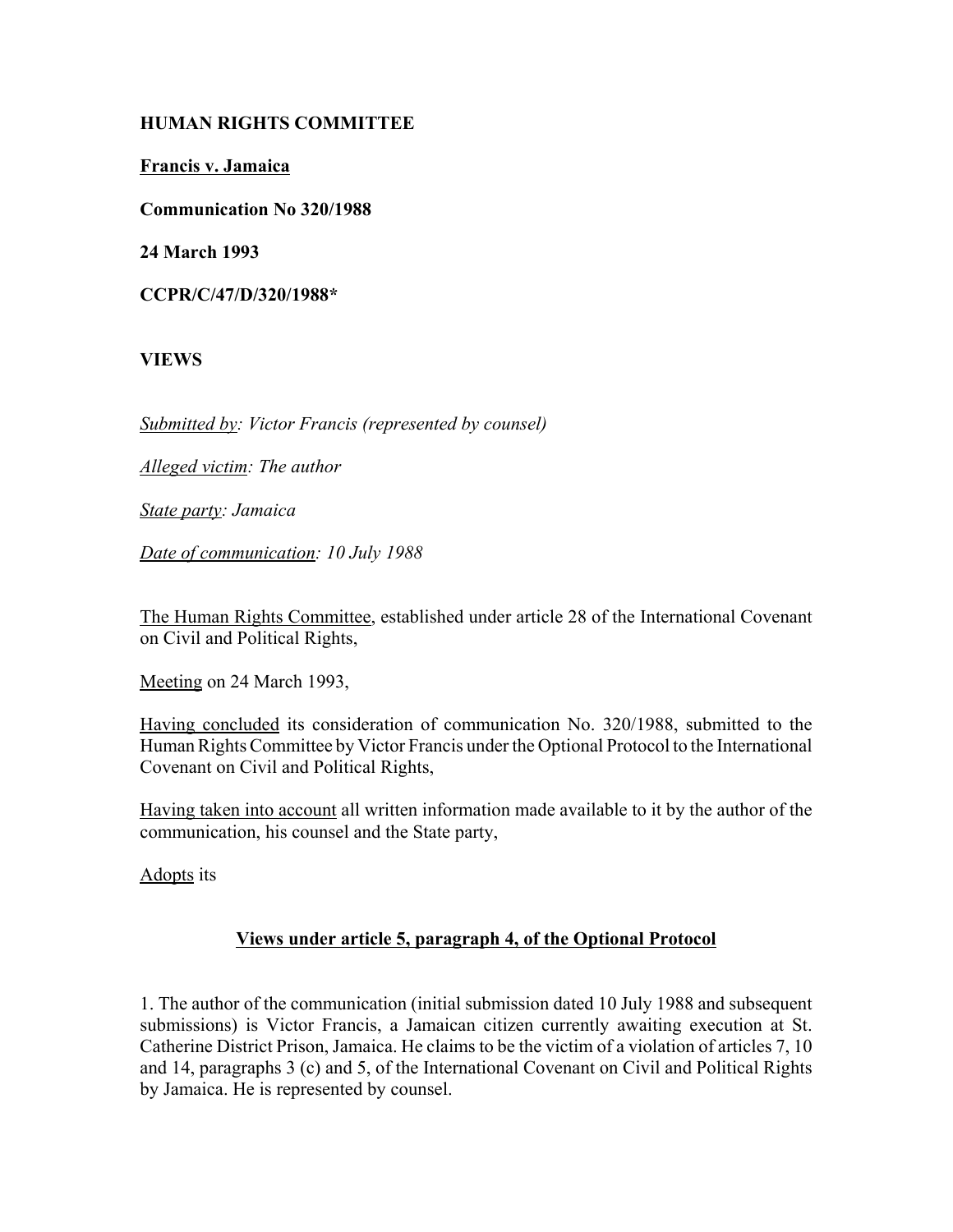#### Facts as submitted

2.1 The author was charged with the murder, on 6 February 1981, of a child, Kimberley Ann Longmore. The prosecution's contention was that the author, together with another unidentified man, killed the child by shooting at random into a "board house". At the trial, the child's mother testified that her child was shot while she and her other children were hiding from the gunfire that had erupted outside her house. She added that she could not see the men who were firing, since, at the time in question, the street lights were off and so were the lights of other houses in the neighbourhood.

2.2 Two prosecution witnesses identified the author as one of the men they saw at the time of the shooting. The first, one Janet Gayle, testified that she could observe the two men firing through a fence. The second, one Robert Bailey, asserted that both men were carrying "long guns" and that the lights in the area were on at the time of the shooting. The author claimed to be innocent and contended that, at the relevant time, he was at his mother's home, asleep with his wife. His wife reportedly confirmed his alibi.

2.3 On 20 January 1982, the author was found guilty as charged and sentenced to death. On 4 February 1983, the Court of Appeal of Jamaica dismissed his appeal. The Court gave an oral judgement, but, in spite of numerous requests, did not provide written reasons for its decision. Owing to the absence of the Court of Appeal's written judgement, the Judicial Committee of the Privy Council dismissed the author's petition for special leave to appeal on 20 February 1987.

# Complaint

3.1 The author alleges that he was denied a fair trial in that several irregularities occurred during its conduct. He claims that the evidence of the witnesses against him was contradictory and that there were discrepancies between their testimony during the trial and their original statements, especially as to whether street lights were on in the area during the night of the murder. He further submits that defence counsel requested an adjournment of the trial in order to obtain evidence about the lighting conditions at the time the murder took place. The judge allegedly denied his request. In this context, it is also pointed out that no evidence was produced by the prosecution to establish that the author owned a gun, nor was a ballistic report presented to establish a causal link between any gun he may have been carrying and the child's death.

3.2 The author claims that the Court of Appeal's failure to issue a written judgement violates his right under article 14, paragraph 3 (c), to be tried without undue delay and his right under article 14, paragraph 5, to have his conviction and sentence reviewed. He indicates that the absence of a written judgement of the Court of Appeal in his case resulted in the dismissal of his petition for special leave to appeal by the Judicial Committee of the Privy Council. More specifically, he explains that the dismissal of his petition was due, in particular, to his failure to meet the requirements of the Judicial Committee's rules of procedure, namely, to explain the grounds on which he was seeking special leave to appeal, and to provide the Judicial Committee with copies of the decisions of lower courts.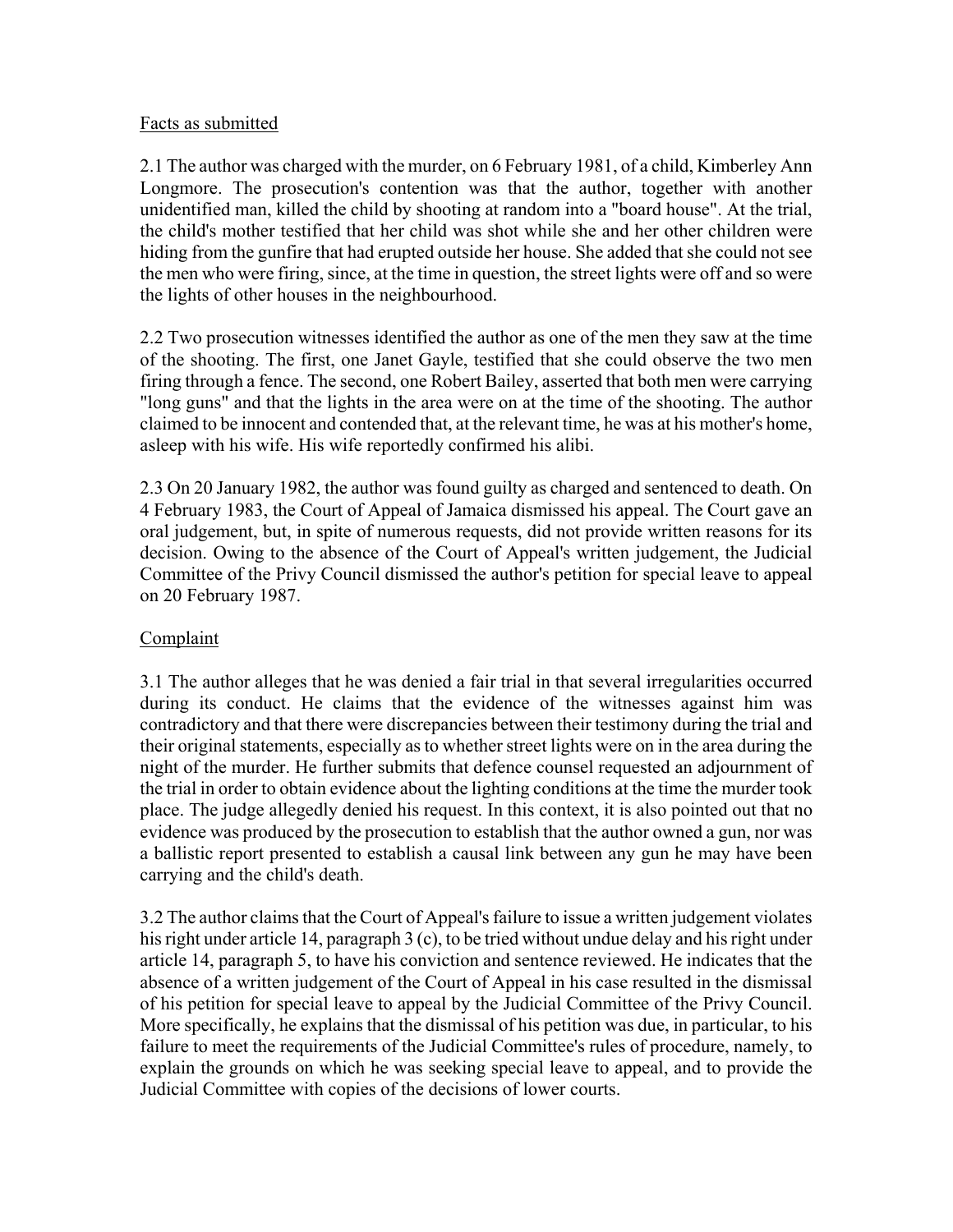3.3 The author further submits that his representative invited the Judicial Committee of the Privy Council (a) to allow the petition on the ground that the failure of the Court of Appeal to provide a written judgement in a capital case was such a violation of the principles of natural justice that leave to appeal should be granted, and (b) to remit the case to Jamaica with a direction, under Section 10 of the Judicial Committee Act 1844, that the Court of Appeal be required to provide written reasons. According to the author, the failure of the Judicial Committee of the Privy Council to adopt one of the above courses of action left him with no available legal remedy.

3.4 The author finally alleges that he has been subjected to violations of articles 7 and 10 of the Covenant. He claims that on the night of 9 July 1988, twenty to twenty-five soldiers and over twenty warders searched a block of St. Catherine District Prison known as the New Hall. After concluding the search, they returned to Wards C and D of the block, where they allegedly brutalized and severely beat the convicts, including the author, after the latter had been pointed out by the warders. The author adds that one soldier entered his cell, beat him badly on the head and pushed him with a bayonet. Allegedly, three warders participated in this assault. The soldiers are further said to have emptied a urine bucket over the author's head, thrown his food and water on the floor and his mattress out of the cell. Many inmates reportedly suffered from similar maltreatment on the same night. The author further alleges that the events were witnessed by two Assistant Superintendents of the prison and one overseer, who apparently did not make any attempt to intervene.

3.5 With regard to the requirement of exhaustion of domestic remedies, the author submits that, following his maltreatment at St. Catherine District Prison, he wrote about the incident to the Senior Parliamentary Ombudsman. On 29 July and 25 November 1988, he received a reply from the latter's office, which informed him that the matter had been referred to the competent authorities for investigation, and that as soon as the result became known he would be so notified. Since then he has not received any notice. The author further wrote to the Minister of Justice about the same matter, but did not receive any reply.

## State party's observations and author's comments

4. The State party contends that, with regard to the author's allegations that, on 9 July 1988, he was subjected to inhuman and degrading treatment at St. Catherine District Prison, the communication is inadmissible for non-exhaustion of domestic remedies, since the author has failed to pursue constitutional remedies available to him. The State party submits that Section 17 of the Jamaican Constitution guarantees protection from cruel, inhuman and degrading treatment, and that pursuant to Section 25, anyone who alleges that a right protected by the Constitution has been, is being or is likely to be contravened in relation to him may apply to the Supreme (Constitutional) Court for redress.

5. In his reply to the State party's submission, the author states that a constitutional motion is not, in the circumstances, an effective remedy available to him, within the meaning of article 5, paragraph 2 (b), of the Optional Protocol. He adds that the State party does not provide legal aid with respect to filing a constitutional motion before the Supreme (Constitutional) Court of Jamaica, and that, as a result, he is effectively barred from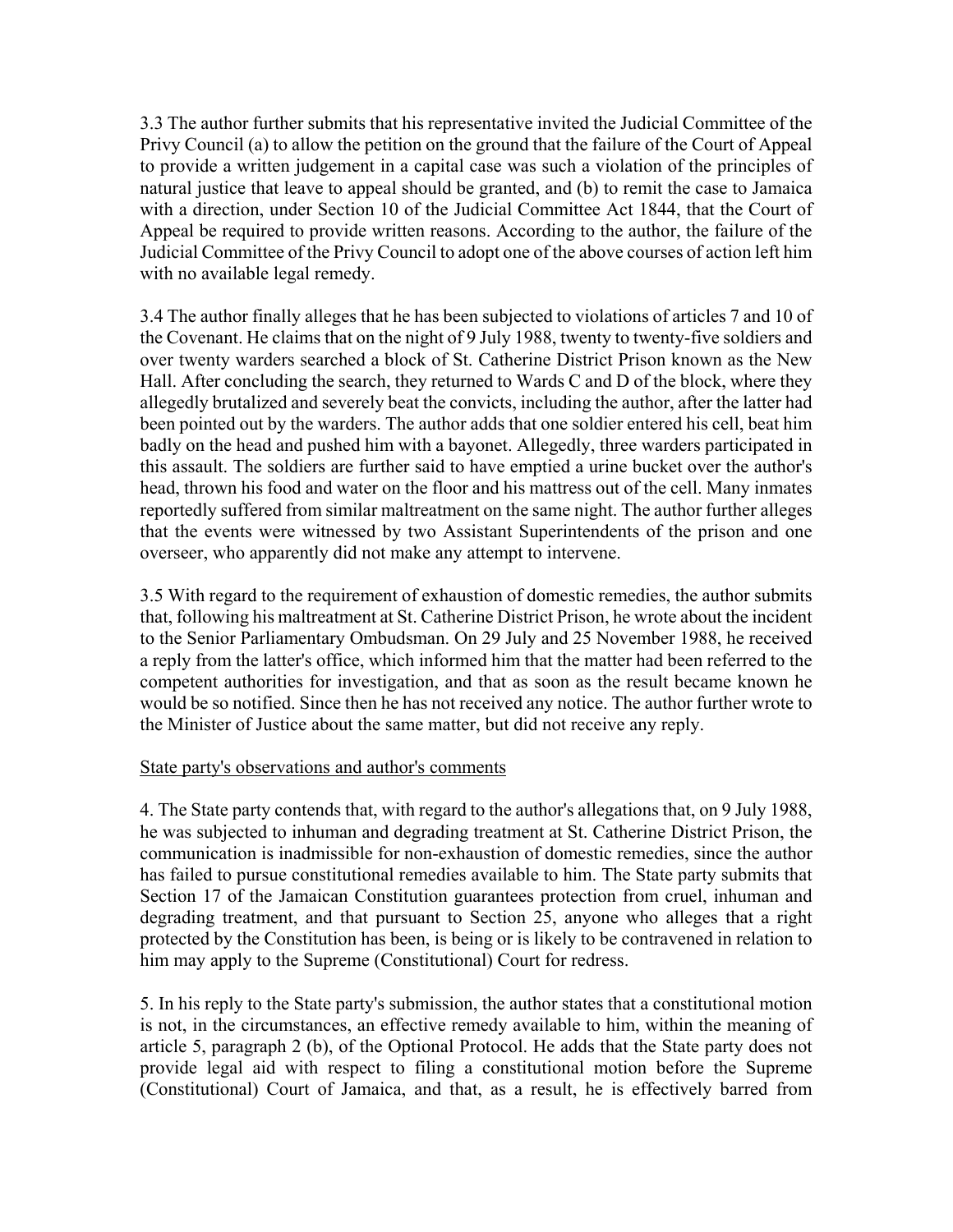exercising his constitutional rights, since he cannot afford to retain counsel.

### Committee's decision on admissibility

6.1 At its forty-second session, the Committee considered the admissibility of the communication. It noted that part of the author's allegations related to the conduct of the trial by the trial judge and the evaluation of corroborative evidence. Since it is generally for the appellate courts of States parties to the Covenant and not for the Committee to evaluate the facts and the evidence placed before the domestic courts, the Committee declared this part of the communication inadmissible under article 3 of the Optional Protocol.

6.2 The Committee concluded, in the absence of any information provided by the State party, that the author's other allegations regarding a violation of article 14 were admissible.

6.3 As to the author's allegations under articles 7 and 10 of the Covenant, the Committee noted the State party's contention that this part of the communication was inadmissible because of the author's failure to pursue the constitutional remedies available to him. It also noted the author's contention that the remedy indicated by the State party was not a remedy available to him because of his lack of financial means and the unavailability of legal aid for purposes of filing a constitutional motion to the Supreme (Constitutional) Court of Jamaica. The Committee further considered that the author had demonstrated that he had made reasonable efforts through administrative demarches to seek redress in respect of the illtreatment allegedly suffered while in detention. The Committee therefore found that the requirements of article 5, paragraph 2 (b), of the Optional Protocol had been met.

6.4 On 4 July 1991, the Committee therefore declared the communication admissible in so far as it might raise issues under articles 7, 10 and 14 of the Covenant.

#### Review of admissibility

7. In its submission dated 16 January 1992, the State party challenges the Committee's admissibility decision. It argues that the communication is inadmissible, since the author failed to exhaust constitutional remedies available to him. It submits that, in the light of cases recently decided by the Supreme Court, it is clear that the Supreme Court has jurisdiction to allow applications for redress with regard to cases in which criminal appeals have been dismissed.

8. In his comments on the State party's submission, author's counsel argues that, while it is in theory possible for the author to file a constitutional motion, in practice this right is illusory in the light of the absence of legal aid.

9.1 The Committee has taken note of the State party's arguments on admissibility formulated after the Committee's decision declaring the communication admissible, especially in respect of the availability of constitutional remedies which the author may still pursue. It recalls that the Supreme Court of Jamaica has, in recent cases, allowed applications for constitutional redress in respect of breaches of fundamental rights, after the criminal appeals in these cases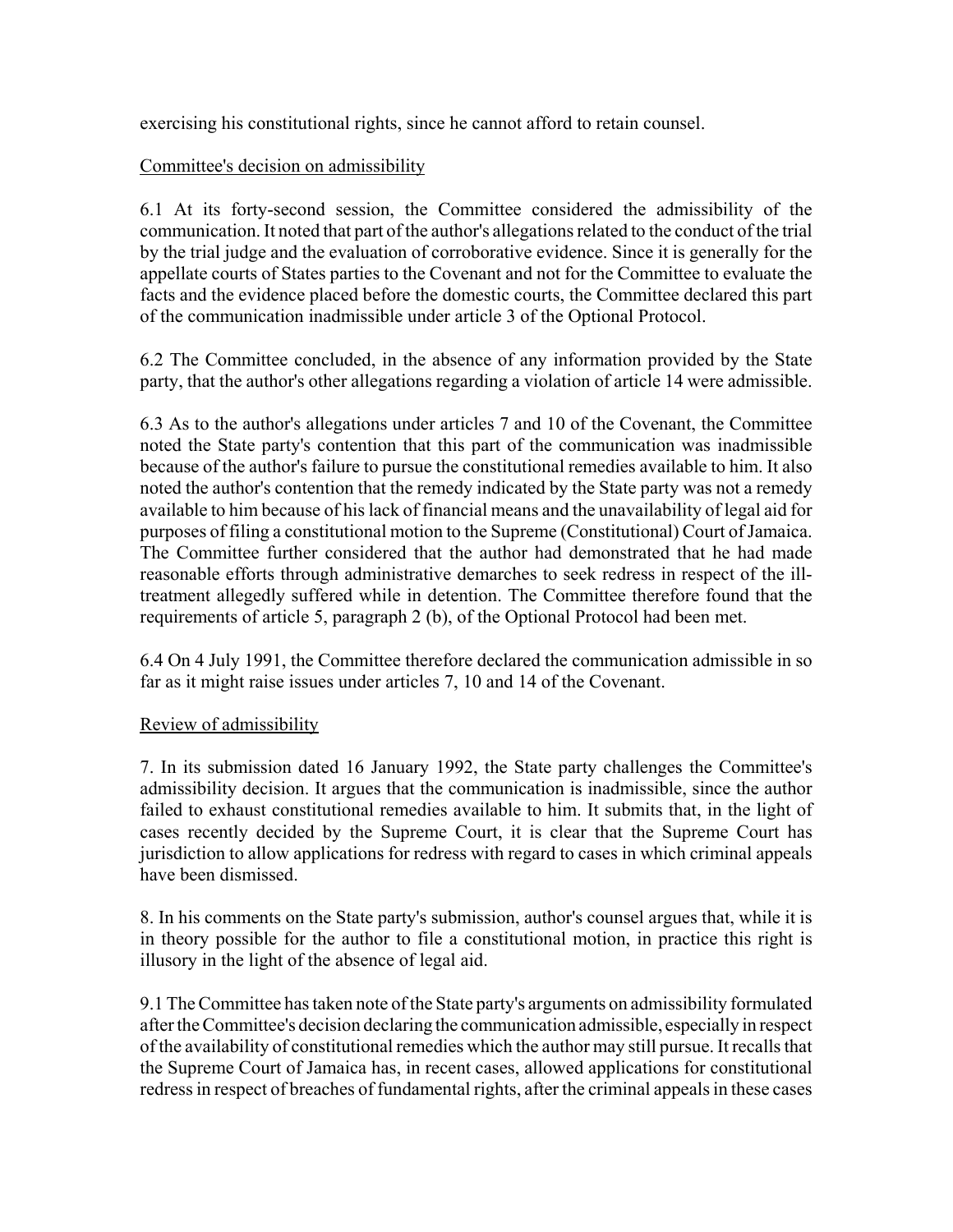#### had been dismissed.

9.2 However, the Committee also recalls that by submission of 10 October 1991 concerning another case,  $a$  the State party indicated that legal aid is not provided for constitutional motions, and that it has no obligation under the Covenant to make legal aid available in respect of such motions, as they do not involve the determination of a criminal charge, as required under article 14, paragraph 3 (d), of the Covenant. In the view of the Committee, this supports the finding, made in the decision on admissibility, that a constitutional motion is not an available remedy for an author who has no means of his own to pursue it. In this context, the Committee observes that the author does not claim that he is absolved from pursuing constitutional remedies because of his indigence; rather it is the State party's unwillingness or inability to provide legal aid for the purpose that renders the remedy one that need not be pursued for purposes of the Optional Protocol. Accordingly, there is no reason to revise the decision on admissibility of 4 July 1991.

#### Examination of the merits

10. The State party argues that it is not clear to which articles and paragraphs of the Covenant the allegations of the author refer. It therefore refrains from submitting comments on the substance of the allegations.

11. In his comments on the State party's submission, author's counsel submits that it is clear from earlier submissions and the Committee's admissibility decision which matters give rise to the author's complaint under article 14. He further states that the allegations of illtreatment relate to article 10, paragraph 1, juncto article 7 of the Covenant.

12.1 The Committee has considered the communication in the light of all the information made available to it by the parties, as required under article 5, paragraph 1, of the Optional Protocol. The Committee notes with concern that the State party has not addressed the author's specific claims under articles 7, 10 and 14 of the Covenant. Article 4, paragraph 2, of the Optional Protocol enjoins the State party to investigate in good faith all the allegations made against it, and to make available to the Committee all the information at its disposal. In the circumstances due weight must be given to the author's allegations, to the extent that they have been substantiated.

12.2 The author claims that the failure of the Court of Appeal to issue a written judgement violates his right under article 14, paragraph 3 (c), to be tried without undue delay, and his right under article 14, paragraph 5, to have his conviction and sentence reviewed. The Committee recalls that article 14, paragraph 3 (c), and article 14, paragraph 5, are to be read together, so that the right to review of conviction and sentence must be made available without delay.  $b/$  In this connection, the Committee refers to its views concerning communications Nos. 230/1987 and 283/1988, c/ where it held that under article 14, paragraph 5, a convicted person is entitled to have, within reasonable time, access to written judgements, duly reasoned, for all instances of appeal in order to enjoy the effective exercise of the right to have conviction and sentence reviewed by a higher tribunal according to law. The Committee is of the opinion that the failure of the Court of Appeal to issue a written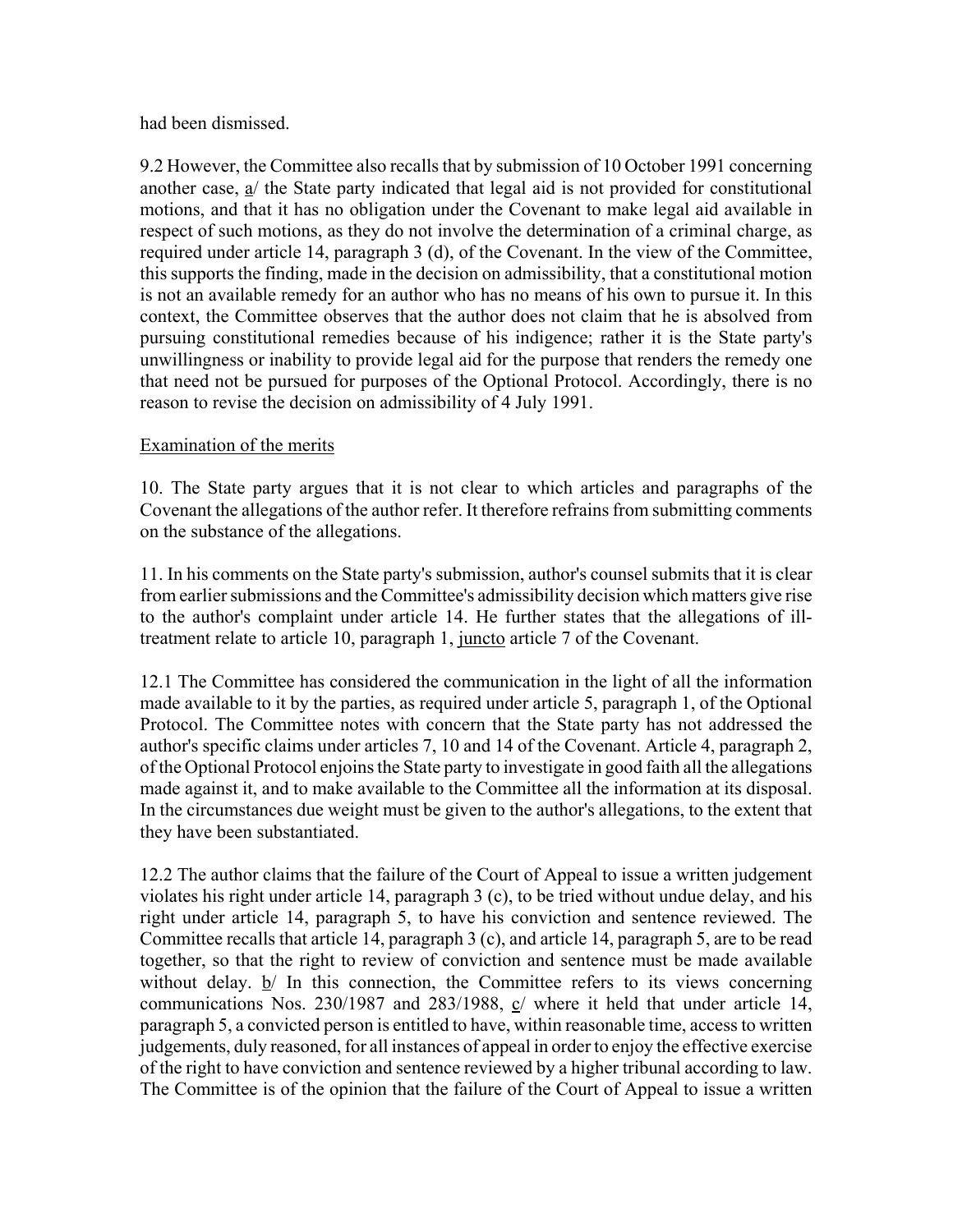judgement, more than nine years after the dismissal of the appeal, constitutes a violation of article 14, paragraphs 3 (c) and 5.

12.3 The Committee is of the opinion that the imposition of a sentence of death upon conclusion of a trial in which the provisions of the Covenant have not been respected constitutes, if no further appeal against the sentence is possible, a violation of article 6 of the Covenant. As the Committee noted in its General Comment 6 (16), the provision that a sentence of death may be imposed only in accordance with the law and not contrary to the provisions of the Covenant implies that "the procedural guarantees therein prescribed must be observed, including the right to a fair hearing by an independent tribunal, the presumption of innocence, the minimum guarantees for the defence, and the right to review of conviction and sentence by a higher tribunal". d/ In the present case, the final sentence of death was passed without there having been any possibility of appeal. Accordingly, there has also been a violation of article 6.

12.4 With regard to the author's allegation of ill-treatment in detention, the Committee notes that where the State party has not replied to the Committee's request for clarifications, due weight must be given to the author's allegations. In this context, the Committee observes that the author has made specific allegations, which have not been contested by the State party, that, on 9 July 1988, he was assaulted by soldiers and warders, who beat him, pushed him with a bayonet, emptied a urine bucket over his head, threw his food and water on the floor and his mattress out of the cell. In the Committee's view, this amounts to degrading treatment within the meaning of article 7 and also entails a violation of article 10, paragraph 1.

13. The Human Rights Committee, acting under article 5, paragraph 4, of the Optional Protocol to the International Covenant on Civil and Political Rights, is of the view that the facts before it disclose violations of articles 7 and 10, paragraph 1, article 14, paragraphs 3 (c) and 5, and consequently article 6, of the International Covenant on Civil and Political Rights.

14. In capital punishment cases, the obligation of States parties to observe rigorously all the guarantees for a fair trial set out in article 14 of the Covenant admits of no exception. The failure to provide a right of appeal in accordance with article 14, paragraph 5, means that Mr. Francis did not receive a fair trial within the meaning of the Covenant. He is entitled, under article 2, paragraph 3 (a), of the Covenant, to an effective remedy. The Committee is of the view that in the circumstances of the case, this entails his release. As regards the violation of articles 7 and 10, of which Mr. Francis also is a victim, he is entitled to a remedy, including appropriate compensation. The State party is under an obligation to ensure that similar violations do not occur in the future.

15. The Committee would wish to receive information, within ninety days, on any relevant measures taken by the State party in respect of the Committee's views.

\_\_\_\_\_\_\_\_\_\_\_\_\_\_\_\_\_\_\_\_\_\_\_\_